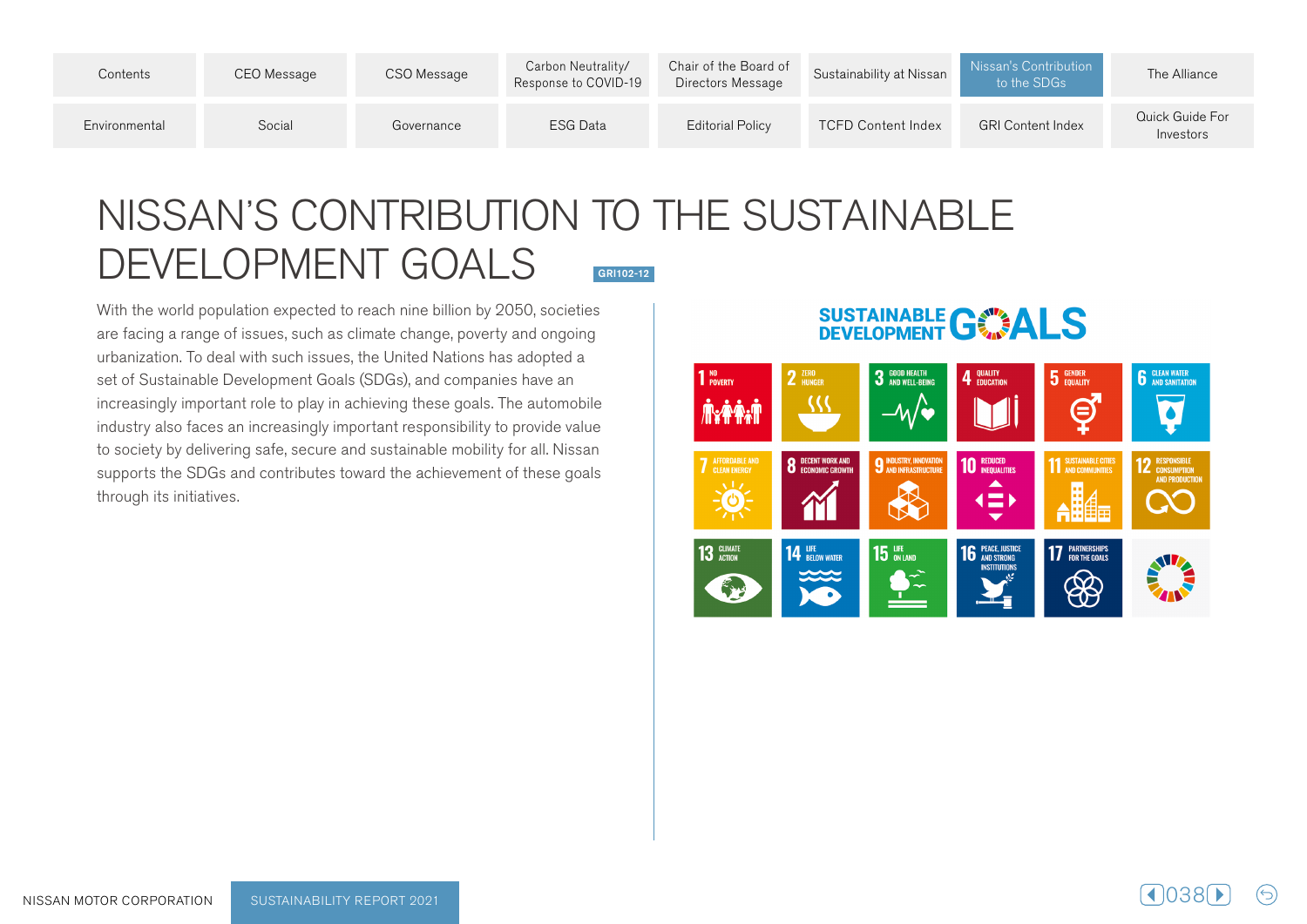| Contents      | CEO Message | CSO Message | Carbon Neutrality/<br>Response to COVID-19 | Chair of the Board of<br>Directors Message | Sustainability at Nissan  | Nissan's Contribution<br>to the SDGs | The Alliance                 |
|---------------|-------------|-------------|--------------------------------------------|--------------------------------------------|---------------------------|--------------------------------------|------------------------------|
| Environmental | Social      | Governance  | ESG Data                                   | <b>Editorial Policy</b>                    | <b>TCFD Content Index</b> | <b>GRI Content Index</b>             | Quick Guide For<br>Investors |

| <b>SDG</b>     | Goal<br>Targets | Nissan's<br>Contribution                                  | Nissan's Approach                                                                                                                                      | Indicators                                                                                            | FY2018<br><b>Results</b> | FY2019<br><b>Results</b> | FY2020<br><b>Results</b>      | <b>Targets</b>                                         |
|----------------|-----------------|-----------------------------------------------------------|--------------------------------------------------------------------------------------------------------------------------------------------------------|-------------------------------------------------------------------------------------------------------|--------------------------|--------------------------|-------------------------------|--------------------------------------------------------|
|                | 1.2             | Improving<br>livelihoods                                  | Through community engagement activities, aim to<br>realize a cleaner, safer and more inclusive society<br>where everyone is given equal opportunities. |                                                                                                       |                          |                          |                               |                                                        |
| $\overline{2}$ | 2.1             | Emergency<br>food assistance                              | Ascertain the needs of areas affected by natural<br>disasters, providing supplies and other support.                                                   |                                                                                                       |                          |                          |                               |                                                        |
| 3              | 3.6             | Reducing<br>traffic<br>accidents                          | Reduce the traffic fatalities by taking measures in<br>the areas of vehicles, individuals and society.                                                 | Number of fatalities from<br>accidents involving Nissan<br>vehicles compared to 1995<br>level (Japan) | 76%<br>reduction         | 76%<br>reduction         | (Most recent<br>data is 2019) | 75% reduction<br>compared to<br>1995 levels by<br>2022 |
|                | 3.9             | Reducing<br>health impacts                                | Improve air pollution in urban areas through the<br>spread of zero-emission vehicles, etc.                                                             |                                                                                                       |                          |                          |                               |                                                        |
| 4              | 4.2<br>4.3      | Supporting<br>youth<br>education                          | Provide educational programs that make use of the<br>knowledge and technologies built up during business<br>activities.                                |                                                                                                       |                          |                          |                               |                                                        |
|                | 4.7             | Promoting<br>understanding<br>$\circ$ f<br>sustainability | Promote understanding of sustainability among<br>employees, sales companies, business partners and<br>others.                                          |                                                                                                       |                          |                          |                               |                                                        |
| 5              | 5.1             | Advancing<br>gender<br>equality                           | Promote support for advancement of women in the<br>workplace globally through diversity and inclusion<br>and community engagement activities.          |                                                                                                       |                          |                          |                               |                                                        |
|                | 5.5             | Advancing<br>gender<br>equality                           | Establish an inclusive organization where individual<br>employees with diverse backgrounds can<br>demonstrate their potential to the fullest.          | Ratio of managerial<br>posts filled by women                                                          | 13.6%                    | 13.9%                    | 14.7%                         | Global target of<br>16% by 2023                        |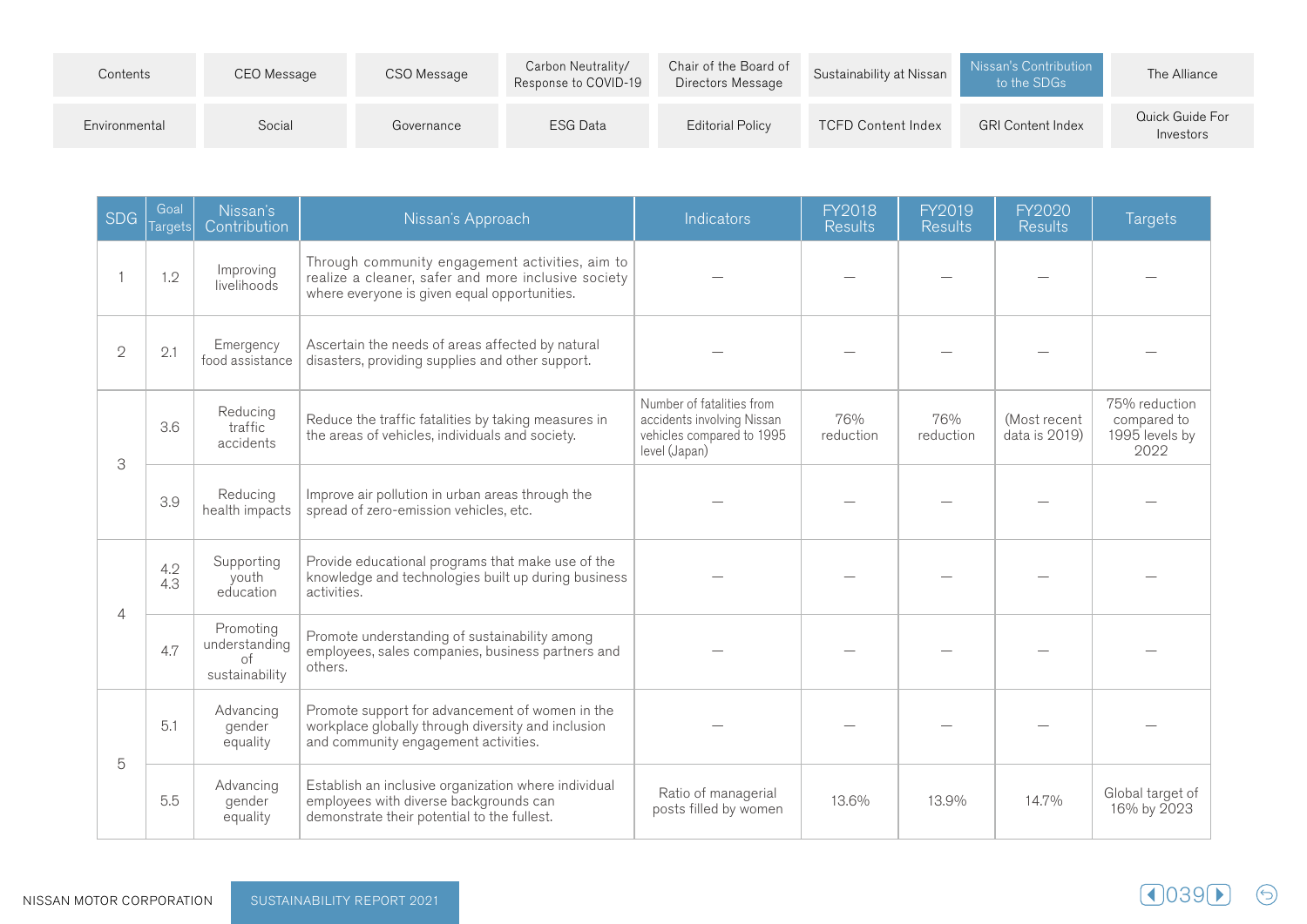| Contents      | CEO Message | CSO Message | Carbon Neutrality/<br>Response to COVID-19 | Chair of the Board of<br>Directors Message | Sustainability at Nissan  | Nissan's Contribution<br>to the SDGs | The Alliance                 |
|---------------|-------------|-------------|--------------------------------------------|--------------------------------------------|---------------------------|--------------------------------------|------------------------------|
| Environmental | Social      | Governance  | ESG Data                                   | <b>Editorial Policy</b>                    | <b>TCFD Content Index</b> | <b>GRI Content Index</b>             | Quick Guide For<br>Investors |

| <b>SDG</b> | Goal<br>Targets                                                                     | Nissan's<br>Contribution                  | Nissan's Approach                                                                                                                                                                                                                                                           | Indicators                                                             | <b>FY2018</b><br><b>Results</b> | FY2019<br><b>Results</b> | FY2020<br><b>Results</b> | <b>Targets</b>                                                                            |
|------------|-------------------------------------------------------------------------------------|-------------------------------------------|-----------------------------------------------------------------------------------------------------------------------------------------------------------------------------------------------------------------------------------------------------------------------------|------------------------------------------------------------------------|---------------------------------|--------------------------|--------------------------|-------------------------------------------------------------------------------------------|
| 6          | 6.4                                                                                 | Improving<br>efficiency in<br>water usage | Manage and reduce water usage at all of production<br>plants producing Nissan vehicles and parts located<br>all over the world.                                                                                                                                             | Rate of reduction in water<br>usage per vehicle produced<br>(vs. 2010) | 18.7%                           | 23.0%                    | 16.0%                    | 21% reduction in<br>water usage at<br>manufacturing<br>plants across the<br>world by 2022 |
| 7          | Increasing<br>7.2<br>renewable<br>energy usage<br>Nissan assets to power companies. |                                           | Promote adoption of renewable energy according<br>to the characteristics of each region by taking three<br>approaches: generating its own power in company<br>facilities; sourcing energy with a higher proportion<br>of renewables; and leasing land, facilities and other | Renewable energy usage<br>rate in manufacturing<br>plants              | 10.2%                           | 10.2%                    | 10.5%                    |                                                                                           |
|            | 7.3                                                                                 | Improving<br>energy<br>efficiency         | Promote initiatives to reduce energy consumption in<br>the manufacturing process.                                                                                                                                                                                           | Energy per vehicle<br>produced                                         | 1.73 MWh                        | 1.75 MWh                 | 2.11 MWh                 |                                                                                           |
|            | 8.1                                                                                 | Economic<br>development                   | Encourage the growth of the world economy through<br>automobile manufacture and sales.                                                                                                                                                                                      | Net sales                                                              | 11.6 trillion<br>yen            | 9.88 trillion<br>yen     | 7.86 trillion<br>yen     |                                                                                           |
|            | 8.2                                                                                 | Offering<br>learning<br>opportunities     | Provide every member of a diverse workforce with<br>opportunities for self development "anytime and<br>anywhere."                                                                                                                                                           | Hours per learner                                                      | 21.5                            | 26.0                     | 24.3                     |                                                                                           |
| 8          | 8.5                                                                                 | Establishing<br>decent work               | Promote workstyle reforms that provide a crucial<br>foundation for supporting diversity and inclusion,<br>allowing employees with a range of values and life<br>needs to perform at their best.                                                                             | Employee turnover rate                                                 | 6.2%                            | 6.6%                     | 4.6%                     |                                                                                           |
|            | 8.7                                                                                 | Respect for<br>human rights               | Promote initiatives based on the Nissan Human<br>Rights Policy Statement in recognition of the UN<br>Guiding Principles on Business and Human Rights<br>as the standard reference.                                                                                          |                                                                        |                                 |                          |                          |                                                                                           |
|            | 8.8                                                                                 | Reducing<br>industrial<br>accidents       | Set up occupational health and safety management<br>systems and put in place structures for the steady<br>implementation of employee safety and health<br>activities.                                                                                                       | Accident frequency rate<br>(Japan)                                     | 0.35                            | 0.49                     | 0.36                     |                                                                                           |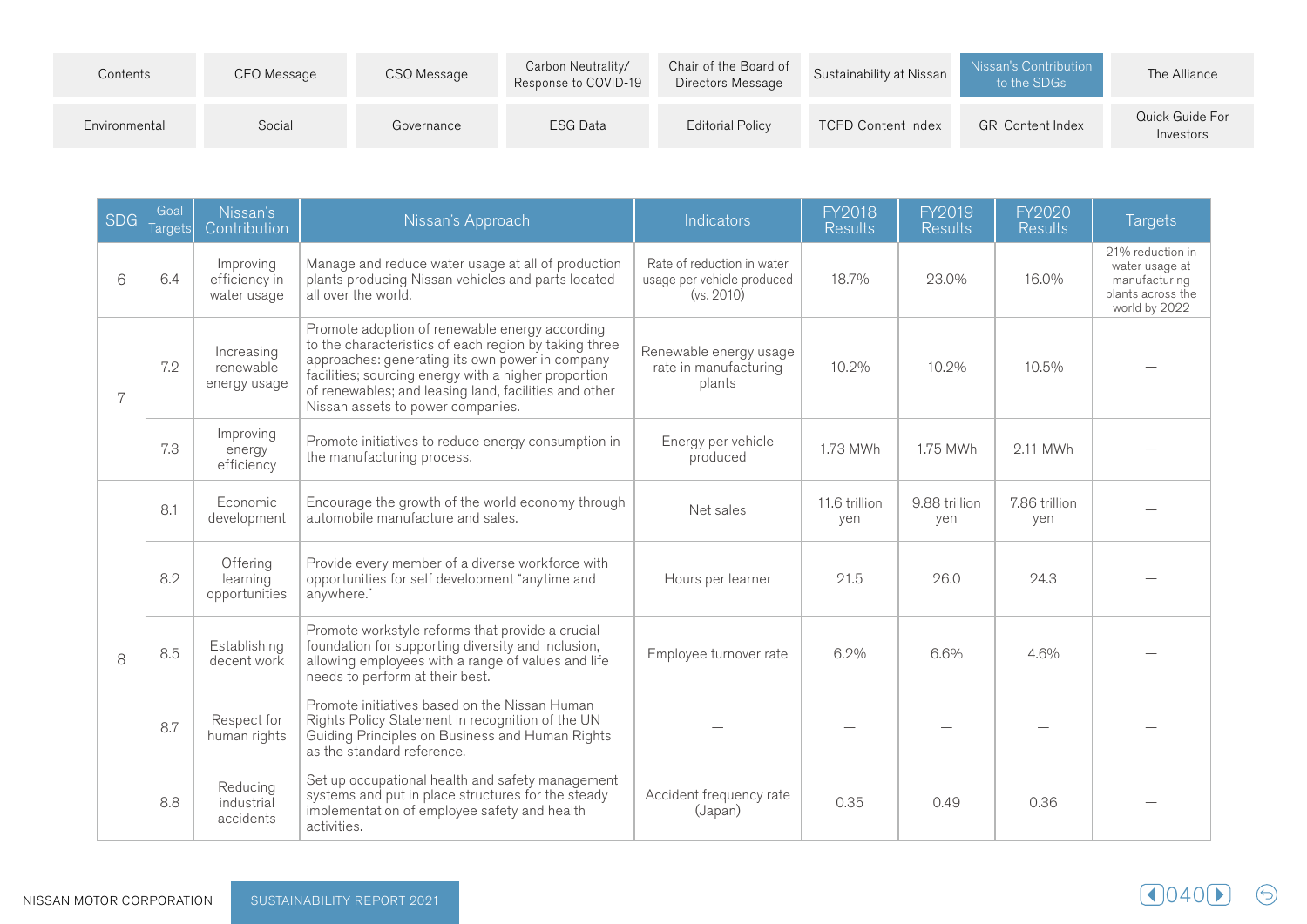| Contents      | CEO Message | CSO Message | Carbon Neutrality/<br>Response to COVID-19 | Chair of the Board of<br>Directors Message | Sustainability at Nissan  | Nissan's Contribution<br>to the SDGs | The Alliance                 |
|---------------|-------------|-------------|--------------------------------------------|--------------------------------------------|---------------------------|--------------------------------------|------------------------------|
| Environmental | Social      | Governance  | <b>ESG Data</b>                            | <b>Editorial Policy</b>                    | <b>TCFD Content Index</b> | <b>GRI Content Index</b>             | Quick Guide For<br>Investors |

| <b>SDG</b> | Goal<br>Targets | Nissan's<br>Contribution                              | Nissan's Approach                                                                                                                                                                                  | Indicators                                     | <b>FY2018</b><br><b>Results</b>                              | FY2019<br><b>Results</b>                                        | FY2020<br><b>Results</b>                                        | <b>Targets</b>                                                       |
|------------|-----------------|-------------------------------------------------------|----------------------------------------------------------------------------------------------------------------------------------------------------------------------------------------------------|------------------------------------------------|--------------------------------------------------------------|-----------------------------------------------------------------|-----------------------------------------------------------------|----------------------------------------------------------------------|
| 9          | 9.4             | Improving<br>environmental                            | Work to protect the environment through business<br>activities and the provision of revolutionary products,<br>technologies and services.                                                          | Environmental<br>conservation costs<br>(Japan) | Investment:<br>3.79 billion<br>yen, Cost: 171<br>billion yen | Investment:<br>2.54 billion<br>yen,<br>Cost: 184<br>billion yen | Investment:<br>1.82 billion<br>yen,<br>Cost: 152<br>billion yen |                                                                      |
|            |                 | preservation<br>technology                            | Solicit the necessary facility proposals from each global<br>site, preferentially allocating investment based on the<br>benefit in CO <sub>2</sub> reduction compared to project costs.            |                                                |                                                              |                                                                 |                                                                 |                                                                      |
| 10         | 10.2            | Advancing<br>diversity                                | Establish an inclusive workplace where individual<br>employees with diverse backgrounds can<br>demonstrate their potential to the fullest.                                                         |                                                |                                                              |                                                                 |                                                                 |                                                                      |
| 11         | 11.1            | Creating<br>sustainable<br>cities                     | Through community engagement activities, and<br>together with partners such as NGOs, aim to realize<br>a cleaner, safer and more inclusive society where<br>everyone is given equal opportunities. |                                                |                                                              |                                                                 |                                                                 |                                                                      |
|            | 11.2            | Establishing<br>resilient transport<br>infrastructure | Contribute to the development of a sustainable<br>mobility society through use of electric vehicles,<br>autonomous driving and other technologies.                                                 |                                                |                                                              |                                                                 |                                                                 |                                                                      |
|            |                 | Reducing air                                          | Reduce air pollutants from the manufacturing<br>process.                                                                                                                                           | VOC emissions (main regions)                   | 8,433 tons                                                   | 6,465 tons                                                      | 4,742 tons                                                      |                                                                      |
|            |                 |                                                       |                                                                                                                                                                                                    | NO <sub>x</sub> emissions                      | 418 tons                                                     | 380 tons                                                        | 364 tons                                                        |                                                                      |
|            | 12.4            | pollutants                                            |                                                                                                                                                                                                    | SO <sub>x</sub> emissions                      | 34 tons                                                      | 14 tons                                                         | 10 tons                                                         |                                                                      |
|            |                 |                                                       |                                                                                                                                                                                                    | Emissions of substances<br>designated by PRTR  | 3,398tons                                                    | 3,313tons                                                       | (Most recent<br>data is 2019)                                   |                                                                      |
| 12         |                 |                                                       | Incorporate the three Rs at the new car design stage<br>and reduce waste materials.                                                                                                                | End-of-life vehicle<br>recovery rate (Japan)   | 99.6%                                                        | 99.2%                                                           | 99.4%                                                           |                                                                      |
|            | 12.5            | Reducing<br>waste                                     | Reduce waste materials from the manufacturing<br>process with methods such as recycling.                                                                                                           | Waste reduction rate<br>(BAU ratio)            | 10.2%<br>(Japan)<br>2.6%<br>(Overseas)                       | 5.8%<br>(Japan)<br>$4.3\%$<br>(Overseas)                        | 7.4%<br>(Japan)<br>4.4%<br>(Overseas)                           | BAU-2% (Japan)<br>and<br>BAU -1%<br>(overseas)<br>of waste reduction |
|            | 12.6            | Providing<br>information about<br>sustainability      | Provide stakeholders with information through a<br>sustainability report and other media.                                                                                                          |                                                |                                                              |                                                                 |                                                                 |                                                                      |